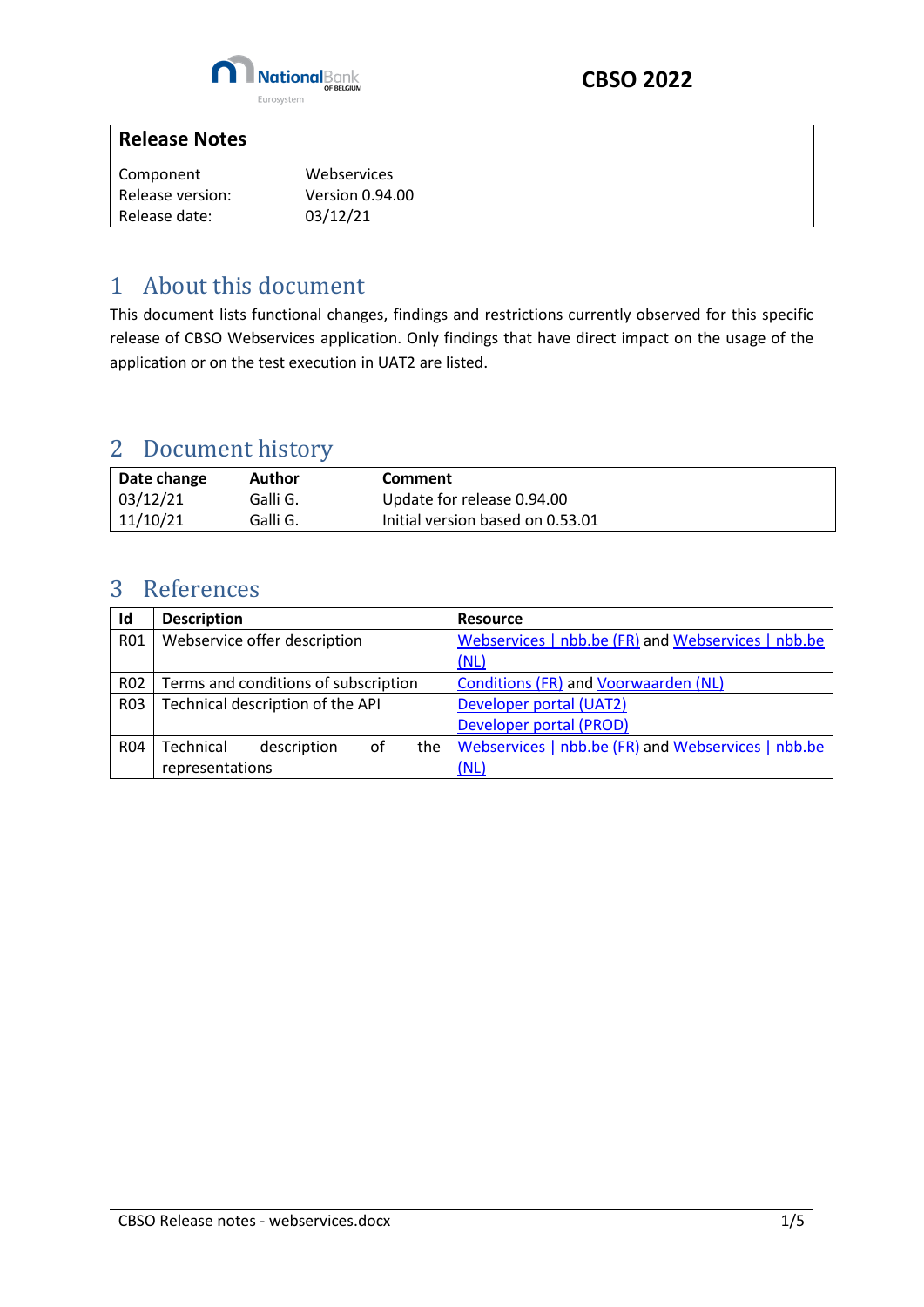

# <span id="page-1-0"></span>4 Contents

| $2^{\circ}$    |     |  |  |
|----------------|-----|--|--|
|                |     |  |  |
|                |     |  |  |
|                |     |  |  |
|                | 5.1 |  |  |
|                | 5.2 |  |  |
| 6              |     |  |  |
| $\overline{7}$ |     |  |  |
|                |     |  |  |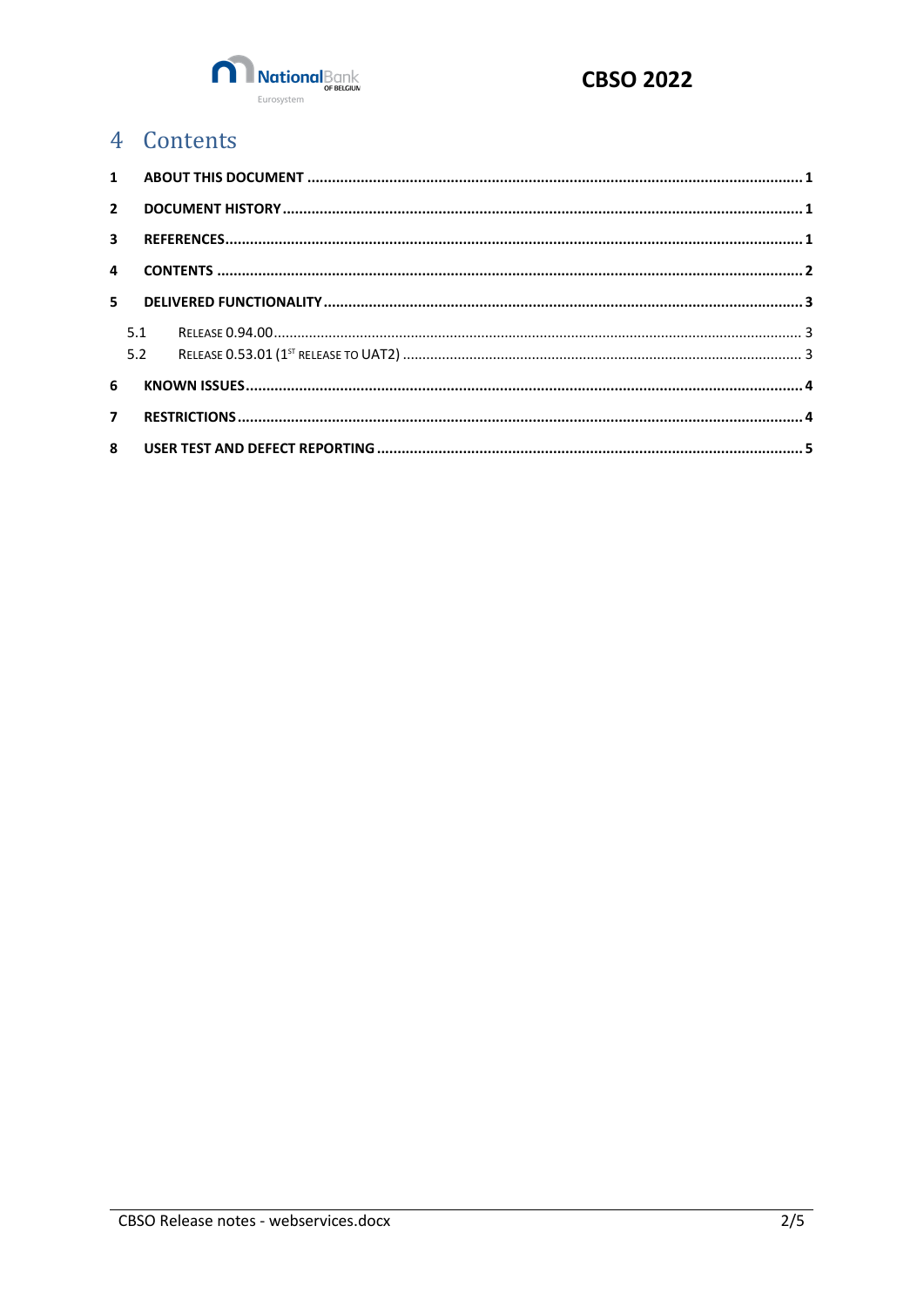

#### **CBSO 2022**

## <span id="page-2-0"></span>5 Delivered functionality

This section lists all additions and changes per release since release 0.53.01. New sections since last version of the document are highlighted in yellow.

#### <span id="page-2-1"></span>5.1 Release 0.94.00

- Webservices API: operations for product "Improved data" are now provided (in addition to "Query Authentic Data" and "Daily Extract Authentic Data")
- JSON representation of *reference* data structure: corrected some typos in schemas description, legal entity data (name, address, legal form, legal situation, activity codes) are extracted from KBO (see swagger file at *R03*)
- JSON representation of *accountingData* data structure: JSON layout was reviewed in depth, all schemas were renamed for easier readability, legal entity data (name, address, legal form) are extracted from the filled report (see swagger file at *R04*)
- Historical data available for test purposes:
	- o 2019, 2020, 2021 (partially)
	- o Please notice restrictions regarding type of data available as documented in *R01*

#### <span id="page-2-2"></span>5.2 Release 0.53.01 (1st release to UAT2)

- Developer portal: user can request and obtain technical keys for connecting to the API. User can download API description in several formats (openAPI, Swagger …)
- Webservice API: all operations for "Query Authentic Data" and "Daily Extract Authentic Data" are provided (see R03), representation for data returned by /accountingData operations is provided (see R04)
- Data is made available for testing "Query Authentic data":
	- o References, PDF and XBRL are available for deposits years: 1996, 2009, 2017, 2018, 2019, 2020, 2021 (partially)
	- o Please notice restrictions regarding type of data available as documented in R01
- Data is made available for testing "Daily Extract Authentic Data":
	- $\circ$  To be considered as fictive data!
	- o The following dates can be used to get extracts:
		- 2021-10-14
		- 2021-10-18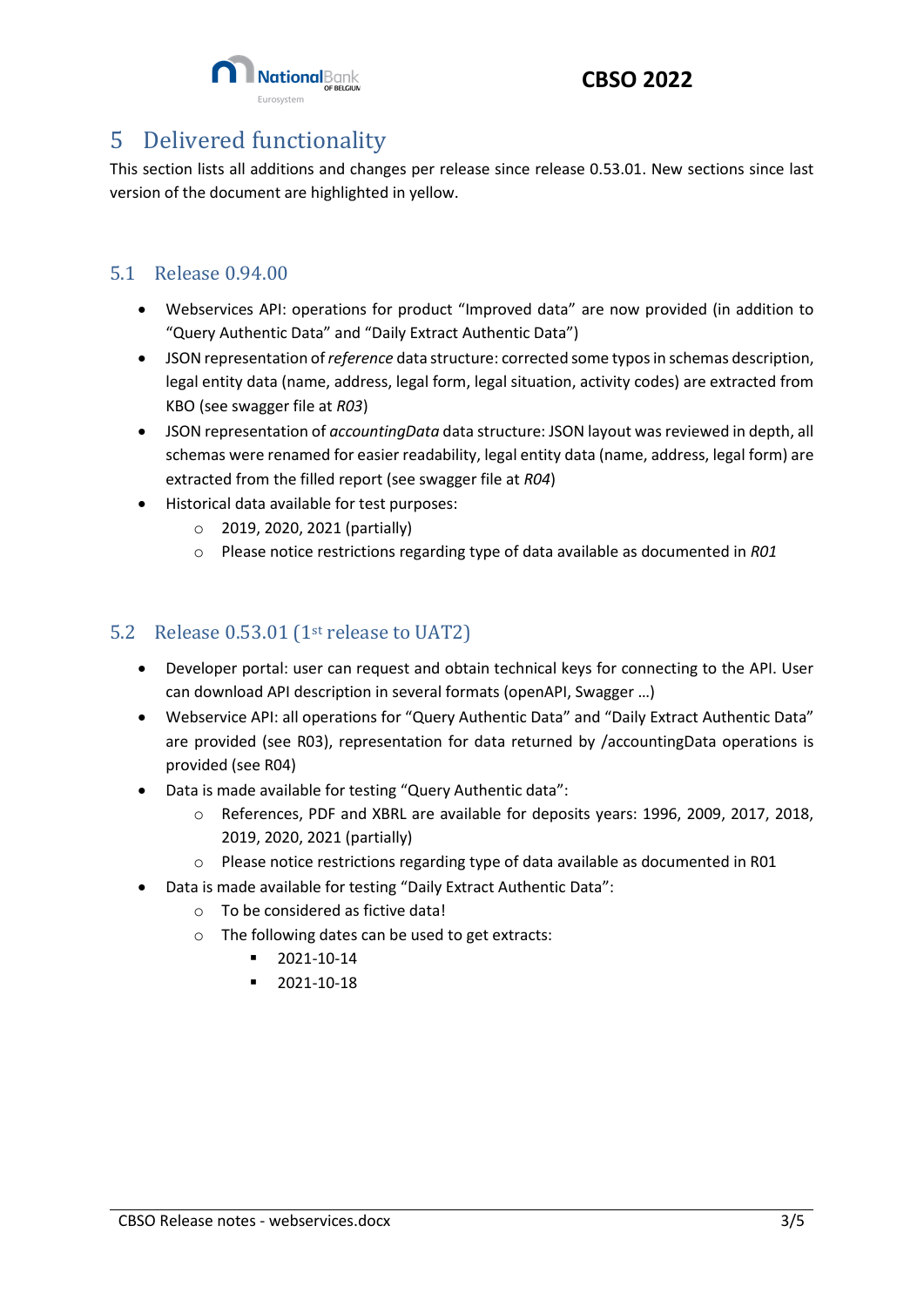

#### <span id="page-3-0"></span>6 Known issues

The following issues were already identified as part of this release, only major issues are listed. Issues solved since last release notes are tagged as *Solved*, issues reported since last release are tagged as *New*.

- *(Solved)* The developer portal shows more products than expected, only "NBB CBSO Web Services - Authentic Data", "NBB CBSO Web Services – Extracts", "NBB CBSO Web Services - Improved Data" should be visible (PM-957)
- *(Open)* PDF are missing of 88 deposits of 1996, the webservice will return a ERR500 (DIS-551)
- *(Open)* The documentation of the fields and parameters found in the swagger files (operations and representations) is not reviewed yet

## <span id="page-3-1"></span>7 Restrictions

The following limitations must be taken in account during application testing. Restrictions solved since last release notes are tagged as *Solved*, issues reported since last release are tagged as *New*.

- Not all historical data is available, currently limited to 2019, 2020 and 2021 (partially)
- Layout of the JSON data structures "Reference" and "AccountingData" is not final yet and will evolve in the next release
- All REST operations for "NBB CBSO Web Services Improved Data" product cannot be used yet as some development is still required